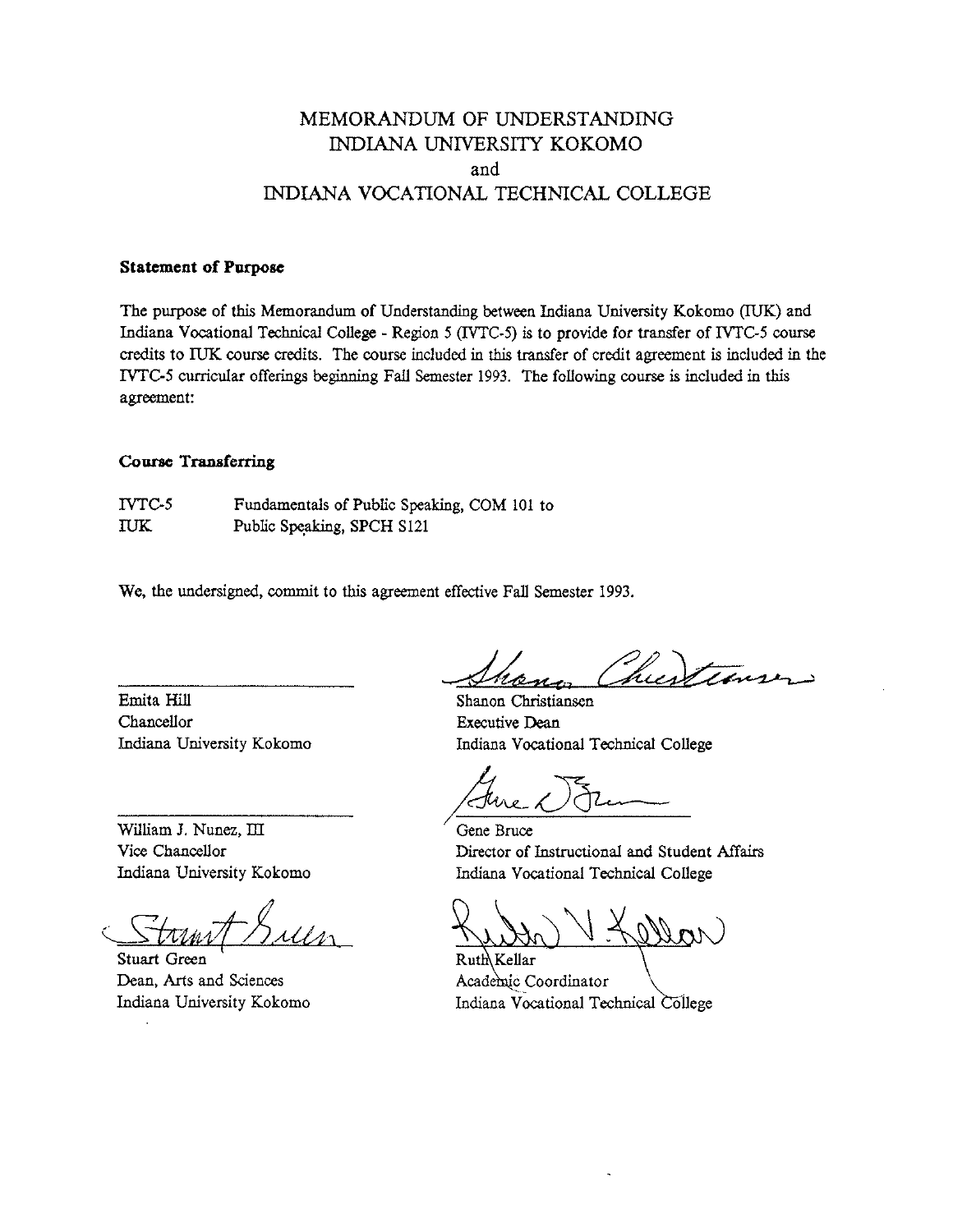### INDIANA VOCATIONAL TECHNICAL COLLEGE C:OURSE OUTLINE

| COURSE TITLE:  | Fundamentals of Public Speaking                                        |
|----------------|------------------------------------------------------------------------|
| COURSE NUMBER: | COM 101                                                                |
|                | PREREQUISITES: ENG 111, English Composition: Strategies for<br>Inquiry |
| PROGRAM:       | General Education                                                      |
| DIVISION:      | General Education and Support Services                                 |
| CREDIT HOURS:  | З.<br>CONTACT HOURS: 3 48 total contact hours                          |

CATALOG DESCRIPTION: Fundamental concepts and skills for effective public speaking: preparation and delivery af informative and persuasive presentations. Includes instruction in use of visual aids and critical listening.

GENERAL COURSE OBJECTIVES: Upon successful completion of this course, the student will be expected to:

- 1. Analyze an audience and adapt presentations accordingly.
- 2. Apply principles of composition to the development of oral presentat inns.
- **3.** Develop ideas with credible forms of support and documentat ion.
- 4. Recognize and demnnstrate appropriate nonverbal communication.
- **5.** Use visual aids to support and enhance oral presentat ions.
- 6. Demonstrate critical listening by participating in speaker evaluations.
- 7. Apply the fundamental concepts of effective public speaking through oral presentat ions.
- METHOD(S) OF EVALUATION: Grading procedures will be established by the instructor and will be clarified at the first class session. The instructor is encouraged to use a variety of means nf assessment. There will be a minimum nf five required oral presentations, to include the categories of demonstrative, informative, and persuasive. Presentations, written tests, and class participation will contribute to the final grade as follows:

| Oral presentations        | -657 |      |
|---------------------------|------|------|
| Written Quizzes and Tests |      | -25% |
| Class Participation       |      | -10% |